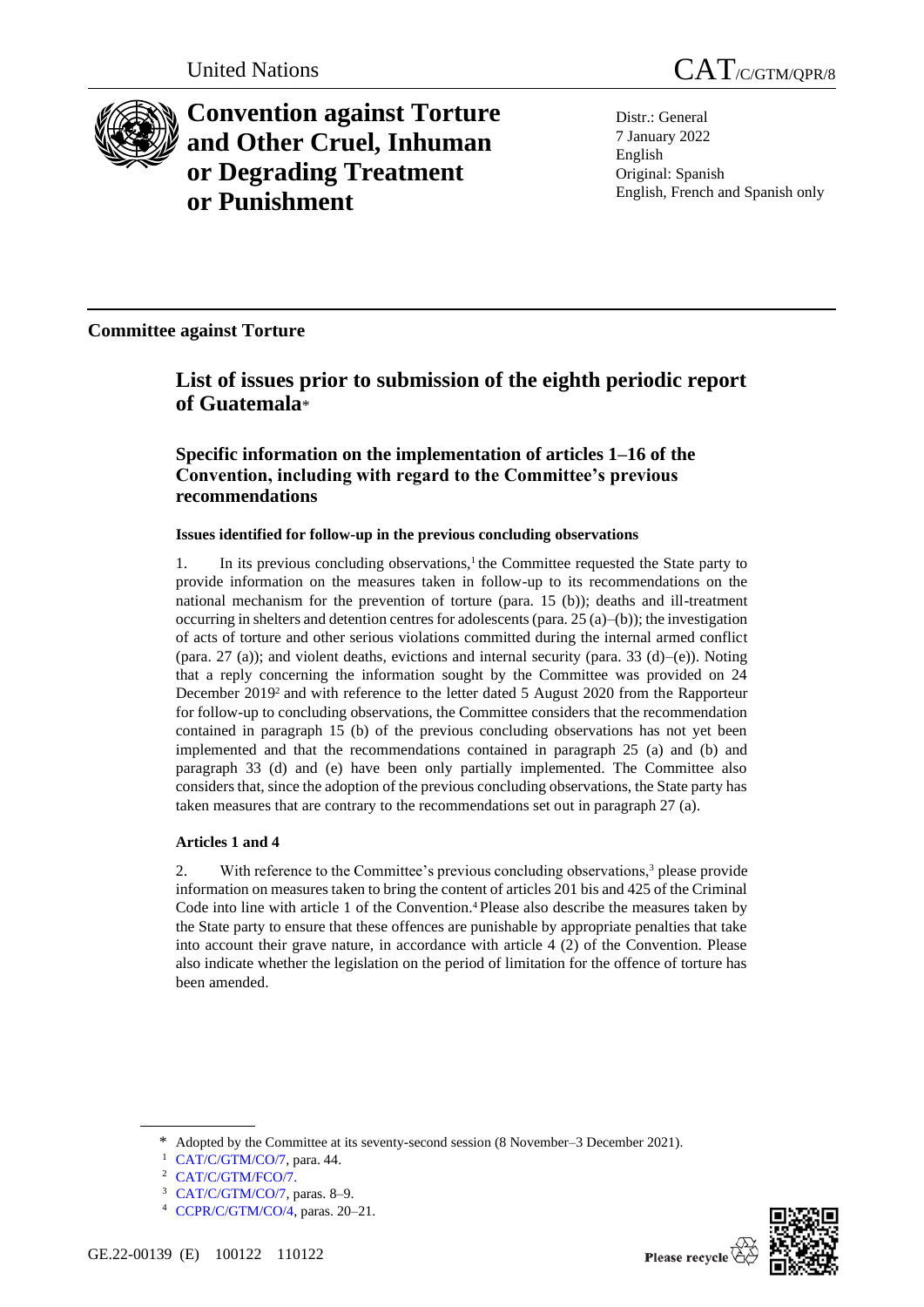3. With reference to the previous concluding observations, <sup>6</sup> please provide detailed information on measures taken to ensure that all detainees are afforded, in law and in practice, all fundamental safeguards against torture and ill-treatment from the outset of their deprivation of liberty, in accordance with international standards. In that regard, please provide information on any disciplinary measures taken, since the consideration of the State party's previous periodic report, against law enforcement officials who have not immediately allowed persons deprived of liberty to benefit from these safeguards. Please also provide information on measures taken to ensure that the questioning of persons deprived of their liberty is video recorded in all cases, that those recordings are stored in a safe place and that they are made available to investigators, detainees and their lawyers or legal representatives. Please indicate whether the State party has taken any specific measures to ensure the provision of free legal aid of an adequate quality.

4. In the light of the previous concluding observations,<sup>7</sup> please provide updated information on the legislative or other measures taken during the period under review to combat gender-based violence, especially those cases involving actions or omissions by State authorities or other entities that engage the international responsibility of the State party under the Convention. <sup>8</sup> Please indicate whether all departments of the country have prosecutors' offices and courts specializing in gender-based violence. Please also provide information on the protection and support services available to victims of gender-based violence in cases involving actions or omissions by the authorities of the State party.<sup>9</sup> In particular, please comment on the reports of gaps in funding for the comprehensive support centres for women survivors of violence. Please include comprehensive statistical data, disaggregated by the age and ethnic origin or nationality of the victims, on the number of complaints, investigations, prosecutions, convictions and judgments recorded in cases of gender-based violence since the consideration of the State party's previous periodic report.<sup>10</sup> Please provide updated information on the measures taken to improve mandatory training programmes for judicial and law enforcement officials on the prosecution of gender-based violence and to expand public awareness-raising campaigns concerning all forms of violence against women.

5. With reference to the previous concluding observations, <sup>11</sup> please provide updated information, disaggregated by the age, sex and ethnicity or nationality of the victims, on the number of complaints, investigations, prosecutions and convictions recorded in cases of trafficking in persons since the consideration of the State party's previous periodic report.<sup>12</sup> Please also provide information on the provision of redress to victims of trafficking during the reporting period, including data on the number of persons who benefited from protection and support measures for victims.<sup>13</sup>

<sup>5</sup> The issues raised under article 2 could also touch on issues raised under other articles of the Convention, including article 16. As stated in paragraph 3 of the Committee's general comment No. 2 (2007) on the implementation of article 2 by States parties, the obligation to prevent torture in article 2 is wide-ranging. The obligations to prevent torture and other cruel, inhuman or degrading treatment or punishment under article 16 (1) are indivisible, interdependent and interrelated. The obligation to prevent such ill-treatment in practice overlaps with and is largely congruent with the obligation to prevent torture. In practice, the definitional threshold between ill-treatment and torture is often not clear. See also chapter V of the same general comment.

<sup>6</sup> [CAT/C/GTM/CO/7,](http://undocs.org/en/CAT/C/GTM/CO/7) paras. 10–11.

<sup>7</sup> Ibid., paras. 36–37.

<sup>8</sup> [CERD/C/GTM/16-17,](http://undocs.org/en/CERD/C/GTM/16-17) paras. 33–34; an[d CCPR/C/GTM/CO/4,](http://undocs.org/en/CCPR/C/GTM/CO/4) paras. 3 (e), 12 and 13.

<sup>9</sup> [A/HRC/46/74,](http://undocs.org/en/A/HRC/46/74) para. 39.

<sup>10</sup> [A/HRC/46/74,](http://undocs.org/en/A/HRC/46/74) para. 38; an[d A/HRC/43/3/Add.1,](http://undocs.org/en/A/HRC/43/3/Add.1) para. 76.

<sup>11</sup> [CAT/C/GTM/CO/7,](http://undocs.org/en/CAT/C/GTM/CO/7) paras. 36 and 37 (e).

<sup>12</sup> [CMW/C/GTM/CO/2,](http://undocs.org/en/CMW/C/GTM/CO/2) paras. 52–53; [CCPR/C/GTM/CO/4,](http://undocs.org/en/CCPR/C/GTM/CO/4) paras. 3 (b) and (e) and 24; and [A/HRC/46/74,](http://undocs.org/en/A/HRC/46/74) para. 60.

<sup>13</sup> [CCPR/C/GTM/CO/4,](http://undocs.org/en/CCPR/C/GTM/CO/4) paras. 12–13.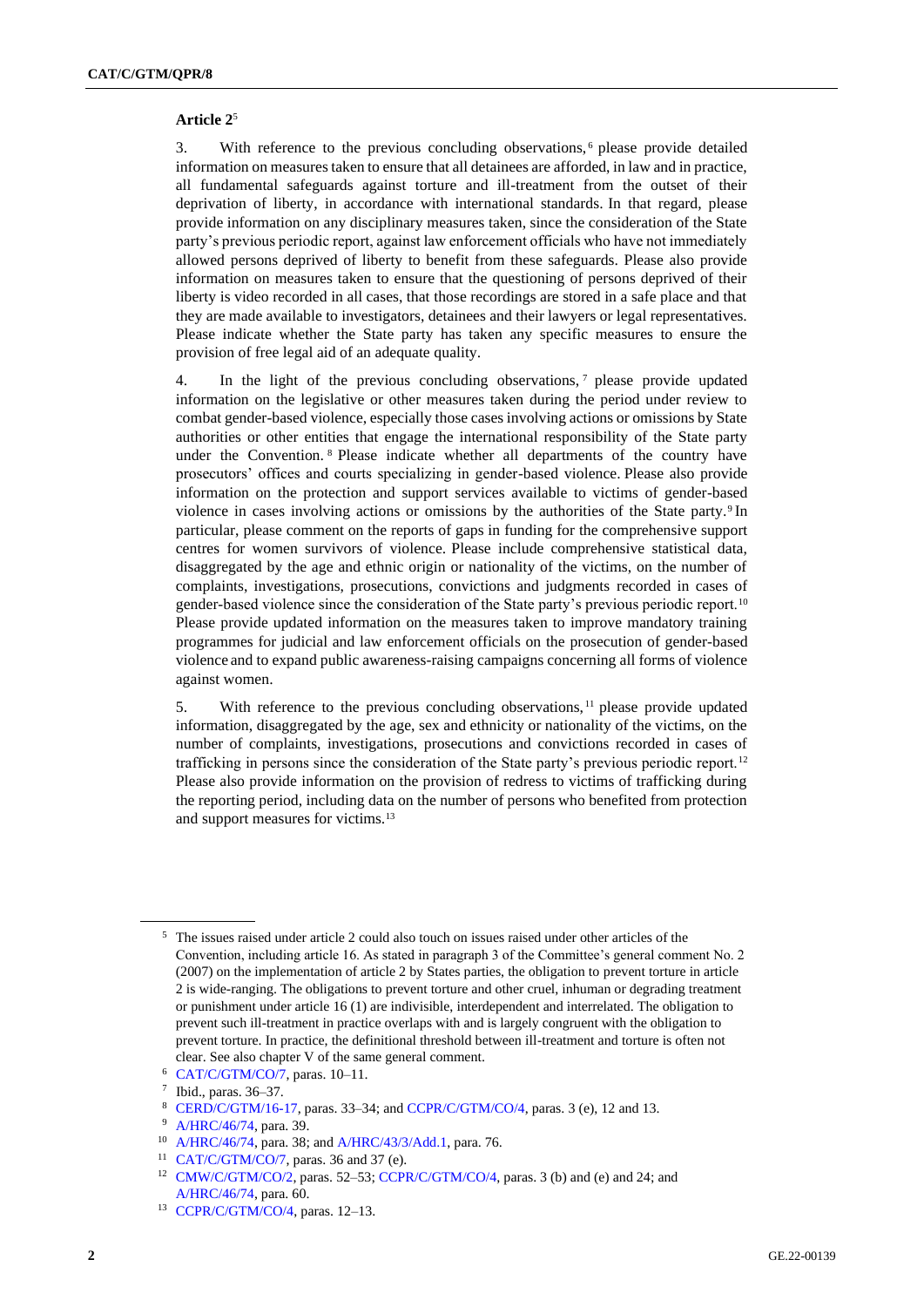6. Please provide detailed information on any normative and institutional developments in the areas of asylum and the protection of refugees, and on the signing of international agreements for the management of mixed migratory flows. In the light of the previous concluding observations,<sup>14</sup> please describe the measures taken during the period under review to ensure that no person is returned to a country where he or she would be at risk of torture. Please describe how, in practice, the State party ensures effective access to the refugee status determination procedure.<sup>15</sup> Please provide detailed information on the measures taken to identify vulnerable persons seeking asylum in the State party, including victims of torture or similar traumas, and to ensure that their specific needs are fully taken into consideration and addressed in a timely manner, including by providing access to medical services. Please indicate whether individuals facing expulsion, return or extradition are informed that they have the right to seek asylum and to appeal an expulsion decision, and whether such an appeal has suspensive effect. Please explain how the State party ensures that asylum seekers have access to legal assistance and interpretation during the asylum procedure and that the best interests of the child are a primary consideration in all decisions concerning child asylum seekers and migrants.<sup>16</sup>

7. Please provide updated information on the number of asylum applications received during the period under review, the number of successful applications and the number of cases in which asylum was granted on the grounds that the applicant had been tortured or might be tortured if returned to his or her country of origin. Please include information, disaggregated by sex, age and country of origin, on the number of persons who have been returned, extradited or expelled since the consideration of the previous periodic report. Please provide details regarding the grounds on which these measures were taken, including a list of the countries to which the persons concerned were sent. Please indicate whether the State party has established mechanisms to monitor the situation of vulnerable individuals and groups in receiving countries after their return.<sup>17</sup> Please also describe the measures that the State party has taken to avoid summary returns and collective expulsions and to ensure that all expulsion orders are based on an individual assessment and are conducted in strict compliance with the principle of non-refoulement.<sup>18</sup>

8. Please indicate how many returns, extraditions or expulsions have been carried out by the State party during the reporting period on the basis of the acceptance of diplomatic assurances or the equivalent thereof and in how many cases the State party has offered such diplomatic assurances or guarantees. Please also provide details of the steps taken subsequently to follow up on those cases.

#### **Articles 5–9**

9. Please provide information on the legislative and other measures taken by the State party during the period under review to implement article 5 of the Convention, in particular to establish its jurisdiction over cases of torture where the alleged offender is present in any territory under its jurisdiction and it does not extradite him or her. Please also provide information on any extradition treaties concluded with other States parties and indicate whether the offences referred to in article 4 of the Convention are included as extraditable offences in such treaties. Please clarify what treaties or agreements on mutual judicial assistance the State party has entered into with other entities, such as countries, international tribunals or international institutions, and whether those instruments have resulted, in practice, in the transfer of any evidence in connection with prosecutions concerning torture or ill-treatment. Please provide examples.

<sup>14</sup> [CAT/C/GTM/CO/7,](http://undocs.org/en/CAT/C/GTM/CO/7) paras. 34–35.

<sup>15</sup> [A/HRC/43/3/Add.1,](http://undocs.org/en/A/HRC/43/3/Add.1) para. 79.

<sup>16</sup> [CRC/C/GTM/CO/5-6,](http://undocs.org/en/CRC/C/GTM/CO/5-6) para. 40.

<sup>17</sup> [A/HRC/46/74,](http://undocs.org/en/A/HRC/46/74) paras. 44–45.

<sup>18</sup> [A/HRC/43/3/Add.1,](http://undocs.org/en/A/HRC/43/3/Add.1) para. 79.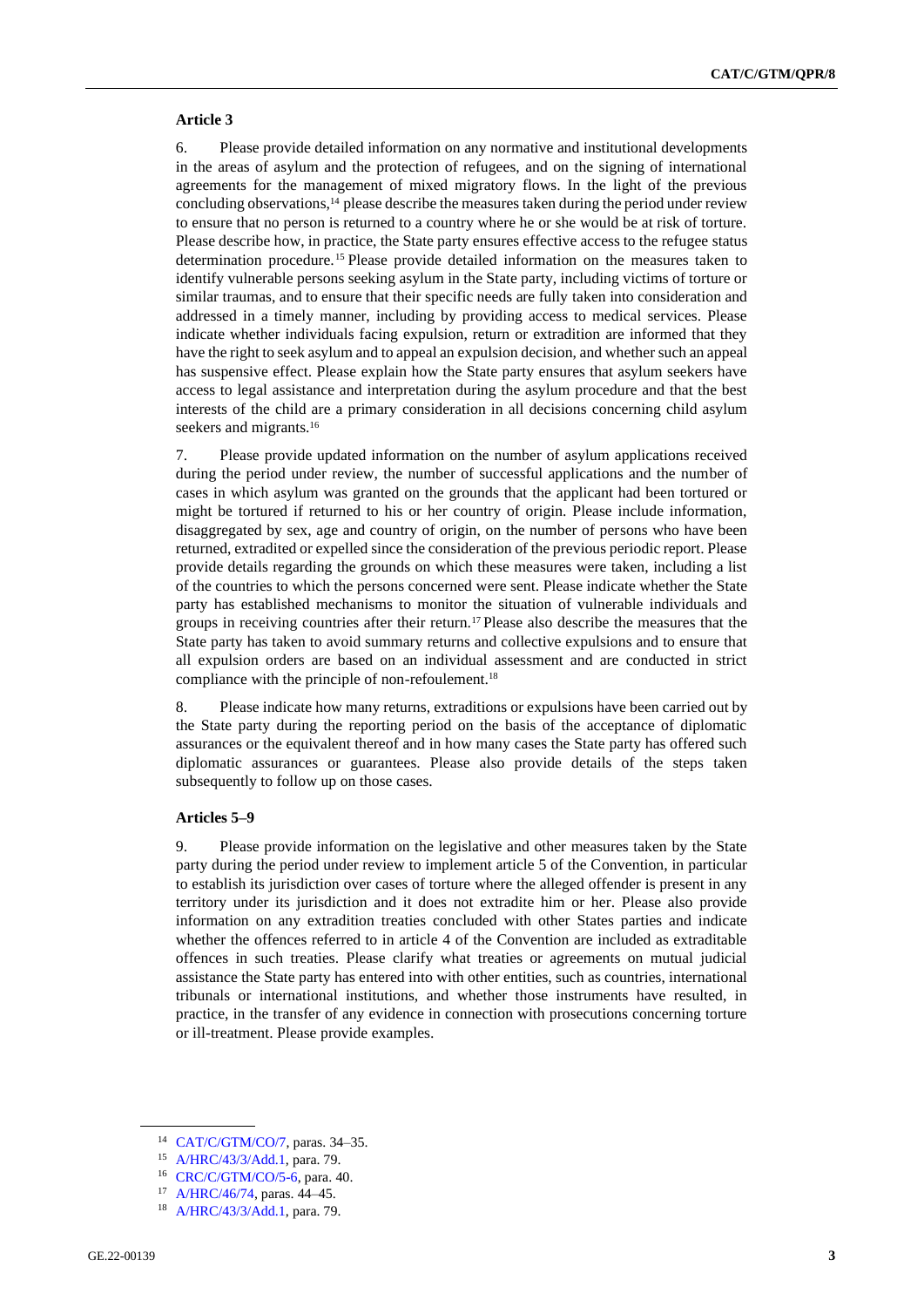10. With reference to the previous concluding observations, <sup>19</sup> please provide updated information on the training programmes on human rights and the prohibition of torture developed by the State party to ensure that all public officials, particularly law enforcement officers, members of the armed forces, prison staff, border guards, members of the judiciary and the Public Prosecution Service, and staff of the Public Criminal Defence Institute and the National Institute of Forensic Sciences, are well acquainted with the provisions of the Convention and the absolute prohibition of torture and are fully aware that offences will not be tolerated and will be investigated and that the perpetrators of those offences will be prosecuted. Please indicate whether law enforcement officials receive adequate training on the Basic Principles on the Use of Force and Firearms by Law Enforcement Officials. Please also indicate whether the State party has reviewed the rules of engagement of the National Civil Police and the armed forces to ensure consistency with international law. Please provide information on the programmes used in the training of police officers and other law enforcement officials in non-coercive investigation techniques. Please indicate in each case the number, institutions and percentage of public servants that have participated in such training programmes. Please also indicate whether the State party has considered establishing a methodology for evaluating the effectiveness and impact of its training programmes in reducing the number of cases of torture and ill-treatment. If so, please provide information in this regard. Please also provide information on the measures taken to give effect to the provisions of article 10 (2) of the Convention.

11. In the light of the previous concluding observations, <sup>20</sup> please provide updated information on training programmes for judges, prosecutors, forensic doctors and medical personnel dealing with persons deprived of liberty to enable them to detect and document the physical and psychological after-effects of torture. Please indicate whether these programmes include specific training on the Manual on the Effective Investigation and Documentation of Torture and Other Cruel, Inhuman or Degrading Treatment or Punishment (Istanbul Protocol).

## **Article 11**

12. Please describe the procedures in place for ensuring compliance with article 11 of the Convention and provide information on interrogation rules, instructions, methods and practices and arrangements for custody, especially those adopted or revised since the consideration of the State party's previous periodic report. Please also indicate the frequency with which they are reviewed. Please report on the progress made in implementing the new prison management model. With reference to the previous concluding observations<sup>21</sup> and the State party's follow-up replies, $2<sup>2</sup>$  please indicate what specific measures have been taken to fulfil the State party's public pledge to withdraw the armed forces from civil security tasks.<sup>23</sup>

13. With reference to the previous concluding observations, <sup>24</sup> please describe the measures taken by the State party to improve conditions of detention, including those aimed at reducing overcrowding in prisons and other detention centres and promoting the use of alternatives to imprisonment, both before and after trial.<sup>25</sup> Please provide statistical data, disaggregated by sex, age and ethnicity or nationality, on the number of pretrial detainees and convicted prisoners and on the occupancy rate of all places of detention.<sup>26</sup> Please provide clarification on the legislation and policies relating to pretrial detention and on the measures taken to avoid the excessive use of such detention. Please also provide information on the measures taken to ensure that persons in pretrial detention are separated from convicted

<sup>19</sup> [CAT/C/GTM/CO/7,](http://undocs.org/en/CAT/C/GTM/CO/7) paras. 33 (f), 42 and 43.

<sup>20</sup> Ibid., para. 43 (d).

<sup>21</sup> Ibid., paras. 32–33.

<sup>&</sup>lt;sup>22</sup> [CAT/C/GTM/FCO/7,](http://undocs.org/en/CAT/C/GTM/FCO/7) paras. 35–54; and the letter dated 5 August 2020 from the Rapporteur for follow-up to concluding observations.

<sup>23</sup> [CCPR/C/GTM/CO/4,](http://undocs.org/en/CCPR/C/GTM/CO/4) paras. 24–25.

<sup>24</sup> [CAT/C/GTM/CO/7,](http://undocs.org/en/CAT/C/GTM/CO/7) paras. 18–21.

<sup>25</sup> [CCPR/C/GTM/CO/4,](http://undocs.org/en/CCPR/C/GTM/CO/4) paras. 3 (d), 28 and 29.

<sup>26</sup> Ibid., paras. 28–29.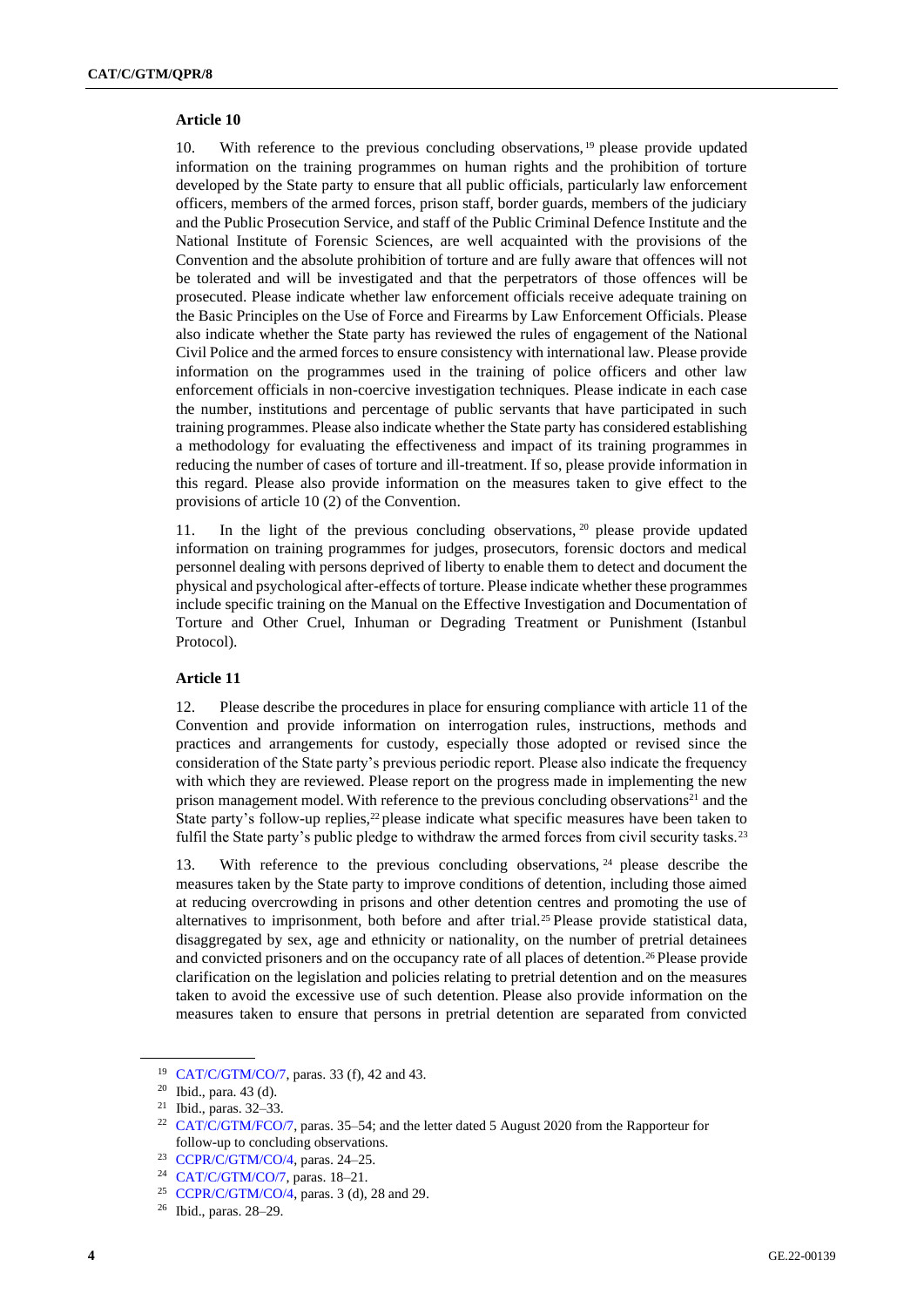persons.<sup>27</sup> Please provide information on any action taken in response to the Committee's concerns regarding the inadequate provision of water and food and the lack of sanitation and hygiene facilities in detention centres. Please comment on reports that there is a lack of beds and inadequate lighting in prisons. Please also comment on reports of the insufficiency of educational programmes and social and workforce reintegration programmes. Please provide information on the measures taken by the State party to ensure that its law and practice regarding solitary confinement are consistent with international standards.<sup>28</sup> Please describe the measures taken to ensure that body search procedures in prisons are not degrading to inmates or visitors.<sup>29</sup> In that connection, please comment on reports that women visitors to prisons are required to wear a skirt or dress.

14. With reference to the previous concluding observations,<sup>30</sup> please indicate how the State party ensures that prisons are allocated the human and material resources needed for the provision of proper medical care, including obstetric and gynaecological care. Please provide detailed information on the measures taken to ensure that medical examinations are conducted as part of the prison intake process and to combat the spread of infectious diseases inside prisons. What measures have been taken to ensure that prisoners in need of hospital treatment are transferred to hospitals? Please also describe the measures taken to ensure the provision of treatment for drug dependency in prisons.

15. Please provide information on the measures taken by the State party during the period under review to address the specific needs of women and minors in detention. Please indicate whether there are protocols in place for the treatment of certain groups of prisoners, such as persons with disabilities, foreigners, older persons and lesbian, gay, bisexual, transgender and intersex persons.<sup>31</sup> Taking into account the previous concluding observations, $32$  please describe the steps taken to alleviate overcrowding and improve the material conditions in detention centres for adolescents in conflict with the law.<sup>33</sup>

16. With reference to the previous concluding observations,<sup>34</sup> please provide statistical data on the number of deaths of persons deprived of their liberty during the period under review, disaggregated by place of detention, sex, age, ethnic origin or nationality and cause of death. <sup>35</sup> Please describe how these deaths were investigated, the outcome of the investigations and the measures taken to prevent similar cases from occurring in the future. Please indicate whether, in any of these cases, the relatives of the deceased received compensation. Please also indicate whether the strategies and programmes for the prevention and detection of suicide in prisons have been reviewed. Please provide information on acts of inter-prisoner violence, especially cases involving possible negligence by officials and authorities, and on the number of complaints filed in that regard and the results of investigations into those complaints. Please include information on the investigation into the circumstances surrounding the riot that took place at Cantel Model Rehabilitation Farm in the Department of Quetzaltenango on 19 May 2021, in which at least seven prisoners died. Please also provide information on the measures taken during the period under review to ensure security inside prisons and other detention centres.<sup>36</sup> Please comment on reports of extortion of persons deprived of their liberty (through collection of the fee known as *talacha*).

17. Please provide updated information on the number of asylum seekers and migrants in an irregular administrative situation who are deprived of liberty in the State party. Please describe the measures taken by the State party during the period under review to ensure that asylum seekers and migrants in an irregular situation are detained only as a last resort, where necessary and for as short a period as possible, and to promote the use of alternatives to

<sup>27</sup> Ibid.

<sup>28</sup> [CAT/C/GTM/CO/7,](http://undocs.org/en/CAT/C/GTM/CO/7) paras. 40 and 41 (e).

<sup>&</sup>lt;sup>29</sup> Ibid., paras. 40 and 41 (d).

<sup>30</sup> Ibid., para. 21 (e)–(f).

<sup>31</sup> Ibid., paras. 40 and 41 (c).

<sup>32</sup> Ibid., paras. 24–25.

<sup>33</sup> [CCPR/C/GTM/CO/4,](http://undocs.org/en/CCPR/C/GTM/CO/4) paras. 32–33; and [CRC/C/GTM/CO/5-6,](http://undocs.org/en/CRC/C/GTM/CO/5-6) paras. 20 (c), 21 (f) and 46.

<sup>34</sup> [CAT/C/GTM/CO/7,](http://undocs.org/en/CAT/C/GTM/CO/7) paras. 22–23.

<sup>35</sup> [CCPR/C/GTM/CO/4,](http://undocs.org/en/CCPR/C/GTM/CO/4) paras. 28–29.

<sup>36</sup> [CCPR/C/GTM/CO/4,](http://undocs.org/en/CCPR/C/GTM/CO/4) paras. 28–29.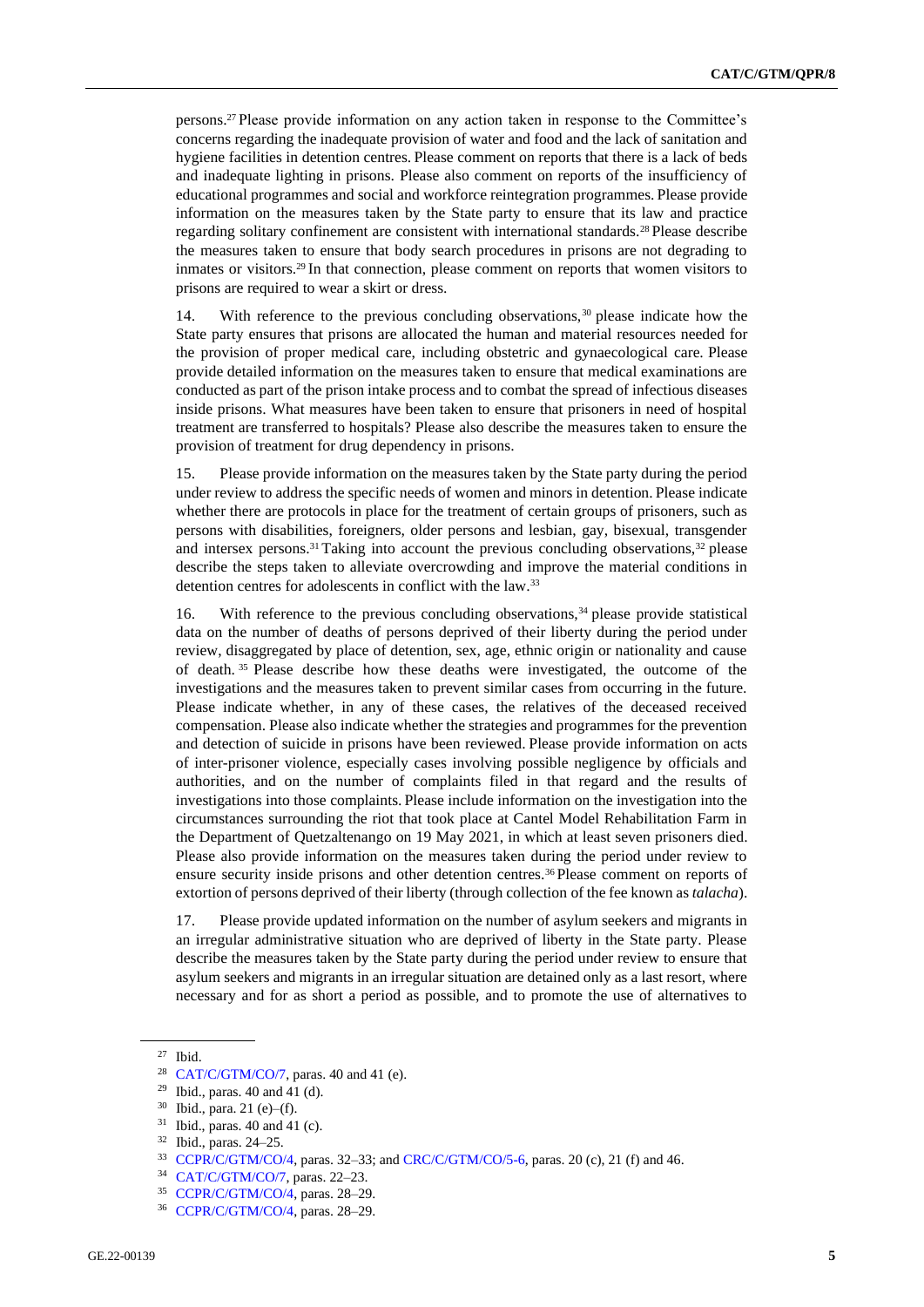deprivation of liberty in practice.<sup>37</sup> Please comment on reports of indefinite detention and inappropriate conditions of detention in shelters for migrants, especially minors, families with children and persons with disabilities.

18. Taking into account the previous concluding observations,<sup>38</sup> please provide detailed information on any investigations that have been conducted during the period under review with respect to allegations of indefinite detention,<sup>39</sup> physical and sexual abuse of persons in psychiatric institutions and forced institutionalization and degrading treatment of drug addicts. Please also provide information on the number of persons deprived of their liberty in psychiatric hospitals and other institutions for persons with intellectual or psychosocial disabilities. Please describe the situation with respect to alternative forms of treatment, such as community-based rehabilitation services and other outpatient treatment programmes. Please also provide information on the protocols that govern the use of restraint measures and solitary confinement in psychiatric and social assistance institutions.

19. In accordance with the previous concluding observations <sup>40</sup> and the State party's follow-up replies,<sup>41</sup> please provide information on the visits to places of deprivation of liberty carried out by the National Office for the Prevention of Torture during the period under review and on the measures taken by the State party in response to the recommendations made by this mechanism. Please describe the measures taken to ensure that the National Office for the Prevention of Torture has the budget, infrastructure and resources that it needs to fully execute its mandate. Please comment on reports that there is a lack of transparency with regard to the accounts of this body. Please explain what measures have been taken to ensure that the rapporteurs of the National Office for the Prevention of Torture are selected by means of a process that is in line with the Optional Protocol to the Convention against Torture and Other Cruel, Inhuman or Degrading Treatment or Punishment and the guidelines on national preventive mechanisms.<sup>42</sup> Please indicate whether the staff of the National Office for the Prevention of Torture have unhindered access to all places of deprivation of liberty without prior notice and are able to speak with prisoners in private. Please clarify whether non-governmental organizations are authorized to carry out activities inside prisons in order to verify and monitor respect for the rights of persons deprived of their liberty. Please also clarify whether the consultative council for the national mechanism for the prevention of torture has been established, in accordance with Decree No. 40-2010 and its implementing regulations. Please indicate what measures have been taken to ensure that persons who report torture or ill-treatment are not subjected to reprisals. Lastly, please describe the measures taken to ensure that the National Office for the Prevention of Torture respects and recognizes the independence of the judiciary.

## **Articles 12–13**

20. With reference to the previous concluding observations,<sup>43</sup> please provide statistics, disaggregated by sex, age, ethnic origin or nationality, and place of detention, on the number of complaints of torture, ill-treatment, including sexual abuse, and the excessive use of force, especially in the context of demonstrations and protests and during evictions, that were filed during the reporting period.<sup>44</sup> Please also provide information on investigations, disciplinary and criminal proceedings, convictions and the criminal or disciplinary sanctions applied.<sup>45</sup> Please provide examples of relevant cases or judicial decisions. Please also comment on reports of police abuse, including acts of intimidation, extortion, harassment and sexual assault committed against sex workers.

<sup>37</sup> [A/HRC/43/3/Add.1,](http://undocs.org/en/A/HRC/43/3/Add.1) para. 79.

<sup>38</sup> [CAT/C/GTM/CO/7,](http://undocs.org/en/CAT/C/GTM/CO/7) paras. 30–31.

<sup>39</sup> [CCPR/C/GTM/CO/4,](http://undocs.org/en/CCPR/C/GTM/CO/4) paras. 26–27.

<sup>40</sup> [CAT/C/GTM/CO/7,](http://undocs.org/en/CAT/C/GTM/CO/7) paras. 14–15.

<sup>41</sup> [CAT/C/GTM/FCO/7,](http://undocs.org/en/CAT/C/GTM/FCO/7) paras. 4–6; and the letter dated 5 August 2020 from the Rapporteur for followup to concluding observations.

<sup>42</sup> [CAT/OP/12/5.](http://undocs.org/en/CAT/OP/12/5.)

<sup>43</sup> [CAT/C/GTM/CO/7,](http://undocs.org/en/CAT/C/GTM/CO/7) paras. 16–17 and 32–33.

<sup>44</sup> [CERD/C/GTM/16-17,](http://undocs.org/en/CERD/C/GTM/16-17) paras. 21–22; [CCPR/C/GTM/CO/4,](http://undocs.org/en/CCPR/C/GTM/CO/4) paras. 24–25 and 38–39; [A/HRC/39/17/Add.3,](http://undocs.org/en/A/HRC/39/17/Add.3) paras. 45–50; and [A/HRC/46/74,](http://undocs.org/en/A/HRC/46/74) paras. 55–56 and 91.

<sup>45</sup> [CCPR/C/GTM/CO/4,](http://undocs.org/en/CCPR/C/GTM/CO/4) paras. 20–21.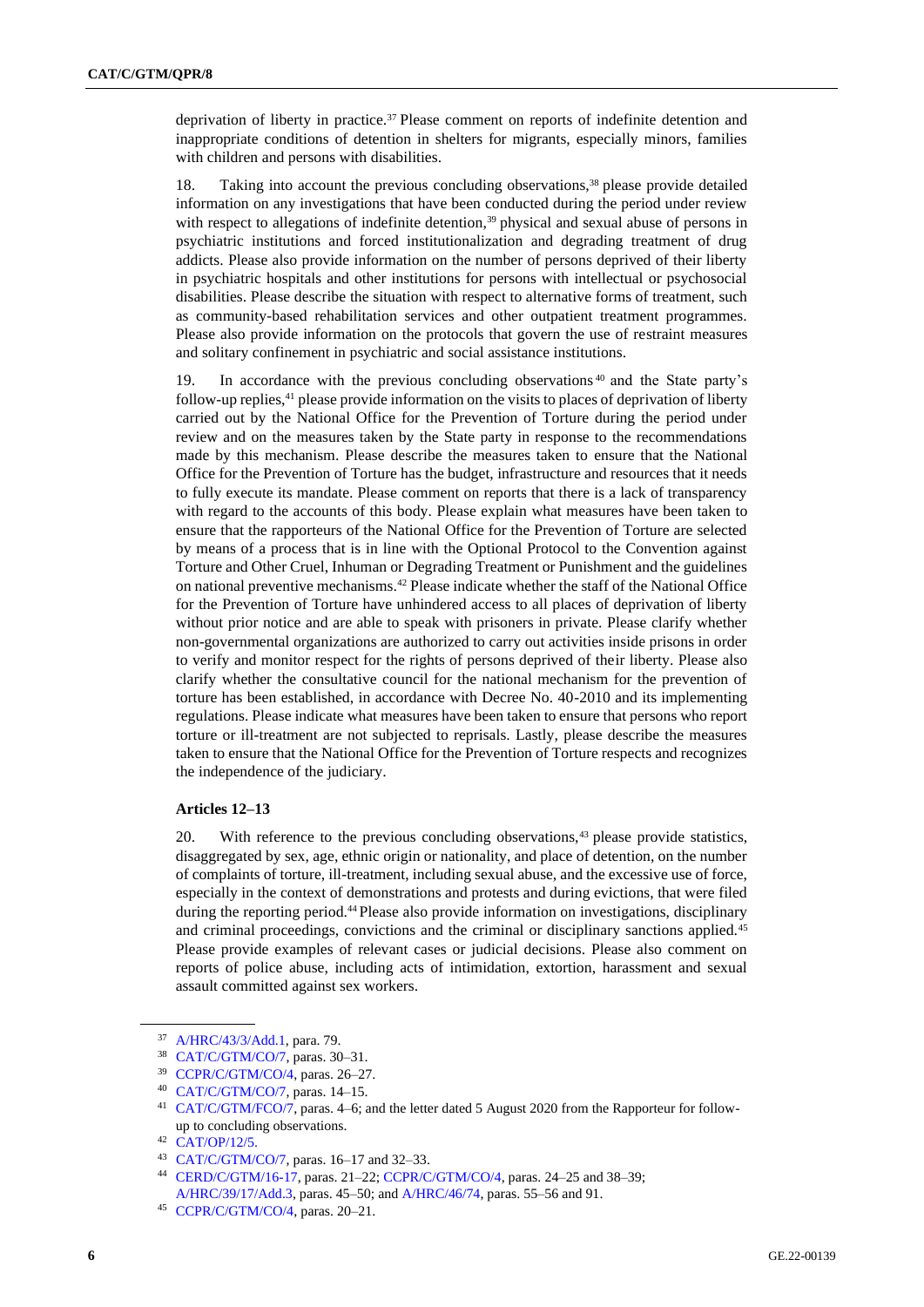21. Taking into account the previous concluding observations <sup>46</sup> and the State party's follow-up replies, <sup>47</sup> please provide detailed information on any progress made in the investigation and criminal proceedings relating to the fire that broke out at the Virgen de la Asunción orphanage in the Municipality of San José Pinula in the Department of Guatemala on 8 March 2017, which resulted in the deaths of 41 girls.<sup>48</sup> Please also provide updated information on the investigation of alleged acts of torture, ill-treatment, sexual abuse and trafficking of children in shelters and the prosecution of alleged perpetrators.<sup>49</sup>

22. With reference to the previous concluding observations<sup>50</sup> and the State party's followup replies,<sup>51</sup> please report on any progress made in the investigation and prosecution of acts of torture and other serious human rights violations committed during the internal armed conflict.<sup>52</sup> Please also describe any measures taken by the State party to ensure that victims and witnesses of human rights violations and members of their families are effectively protected and assisted. What measures are provided for in the State party's legislation to protect the justice officials involved in such proceedings? Please clarify the status of the following bills and legislative proposals and describe the steps taken to ensure that they are in line with the Convention: (a) Bill No. 5377, which would grant an amnesty to persons accused of committing serious crimes during the internal conflict;<sup>53</sup> (b) Bill No. 5920, which would extinguish the criminal liability of anyone who participated in the internal armed conflict; and (c) Bill No. 3590, on the establishment of a national commission on the search for disappeared persons.<sup>54</sup>

## **Article 14**

23. Taking into account the previous concluding observations, <sup>55</sup> please provide information on measures of reparation and compensation, including means of rehabilitation, ordered by the courts or other State bodies and effectively provided to victims of torture or their families since the consideration of the previous periodic report. This information should include the number of requests for compensation submitted, the number of requests accepted and the amounts awarded and actually paid in each case. Please also provide information on ongoing reparation programmes, including those providing for the treatment of trauma and other forms of rehabilitation for victims of torture or similar traumas, and on the material, human and budgetary resources allocated to these programmes to ensure their effective functioning. Please indicate the scope of the National Compensation Programme for repairing the harm caused by human rights violations committed during the internal armed conflict and the extent to which it has been implemented.<sup>56</sup> Please indicate whether the State party has considered conducting an assessment of the needs of torture victims in terms of rehabilitation, in cooperation with specialized civil society organizations.

#### **Article 15**

24. Please provide information on the specific measures taken to ensure respect, both in law and in practice, for the principle of the inadmissibility of evidence obtained through torture. Please also provide examples of any cases that have been dismissed by the courts owing to the introduction of evidence or testimony obtained through torture or ill-treatment.

<sup>46</sup> [CAT/C/GTM/CO/7,](http://undocs.org/en/CAT/C/GTM/CO/7) paras. 24 and 25 (a).

<sup>47</sup> [CAT/C/GTM/FCO/7,](http://undocs.org/en/CAT/C/GTM/FCO/7) paras. 7–9; and the letter dated 5 August 2020 from the Rapporteur for followup to concluding observations.

<sup>48</sup> [CCPR/C/GTM/CO/4,](http://undocs.org/en/CCPR/C/GTM/CO/4) paras. 32 and 33 (d)[; CRC/C/GTM/CO/5-6,](http://undocs.org/en/CRC/C/GTM/CO/5-6) paras. 20 (b) and 21 (b); [A/HRC/46/74,](http://undocs.org/en/A/HRC/46/74) para. 40; an[d A/HRC/43/3/Add.1,](http://undocs.org/en/A/HRC/43/3/Add.1) para. 77.

<sup>&</sup>lt;sup>49</sup> [CRC/C/GTM/CO/5-6,](http://undocs.org/en/CRC/C/GTM/CO/5-6) paras. 20 (a) and (d)–(e) and 21 (a) and (g)–(i).

<sup>50</sup> [CAT/C/GTM/CO/7,](http://undocs.org/en/CAT/C/GTM/CO/7) paras. 26–27.

<sup>51</sup> [CAT/C/GTM/FCO/7,](http://undocs.org/en/CAT/C/GTM/FCO/7) paras. 29–34; and the letter dated 5 August 2020 from the Rapporteur for follow-up to concluding observations.

<sup>52</sup> [CERD/C/GTM/16-17,](http://undocs.org/en/CERD/C/GTM/16-17) paras. 15–16; [CCPR/C/GTM/CO/4,](http://undocs.org/en/CCPR/C/GTM/CO/4) paras. 16–17[; A/HRC/46/74,](http://undocs.org/en/A/HRC/46/74) paras. 69 and 72; an[d A/HRC/43/3/Add.1,](http://undocs.org/en/A/HRC/43/3/Add.1) paras. 40–44.

<sup>53</sup> [CCPR/C/GTM/CO/4,](http://undocs.org/en/CCPR/C/GTM/CO/4) paras. 16–17; and [A/HRC/43/3/Add.1,](http://undocs.org/en/A/HRC/43/3/Add.1) para. 47.

<sup>54</sup> [CCPR/C/GTM/CO/4,](http://undocs.org/en/CCPR/C/GTM/CO/4) paras. 16–17.

<sup>55</sup> [CAT/C/GTM/CO/7,](http://undocs.org/en/CAT/C/GTM/CO/7) paras. 28–29.

<sup>56</sup> [CCPR/C/GTM/CO/4,](http://undocs.org/en/CCPR/C/GTM/CO/4) paras. 18–19[; A/HRC/46/74,](http://undocs.org/en/A/HRC/46/74) para. 71; an[d A/HRC/43/3/Add.1,](http://undocs.org/en/A/HRC/43/3/Add.1) paras. 45–46.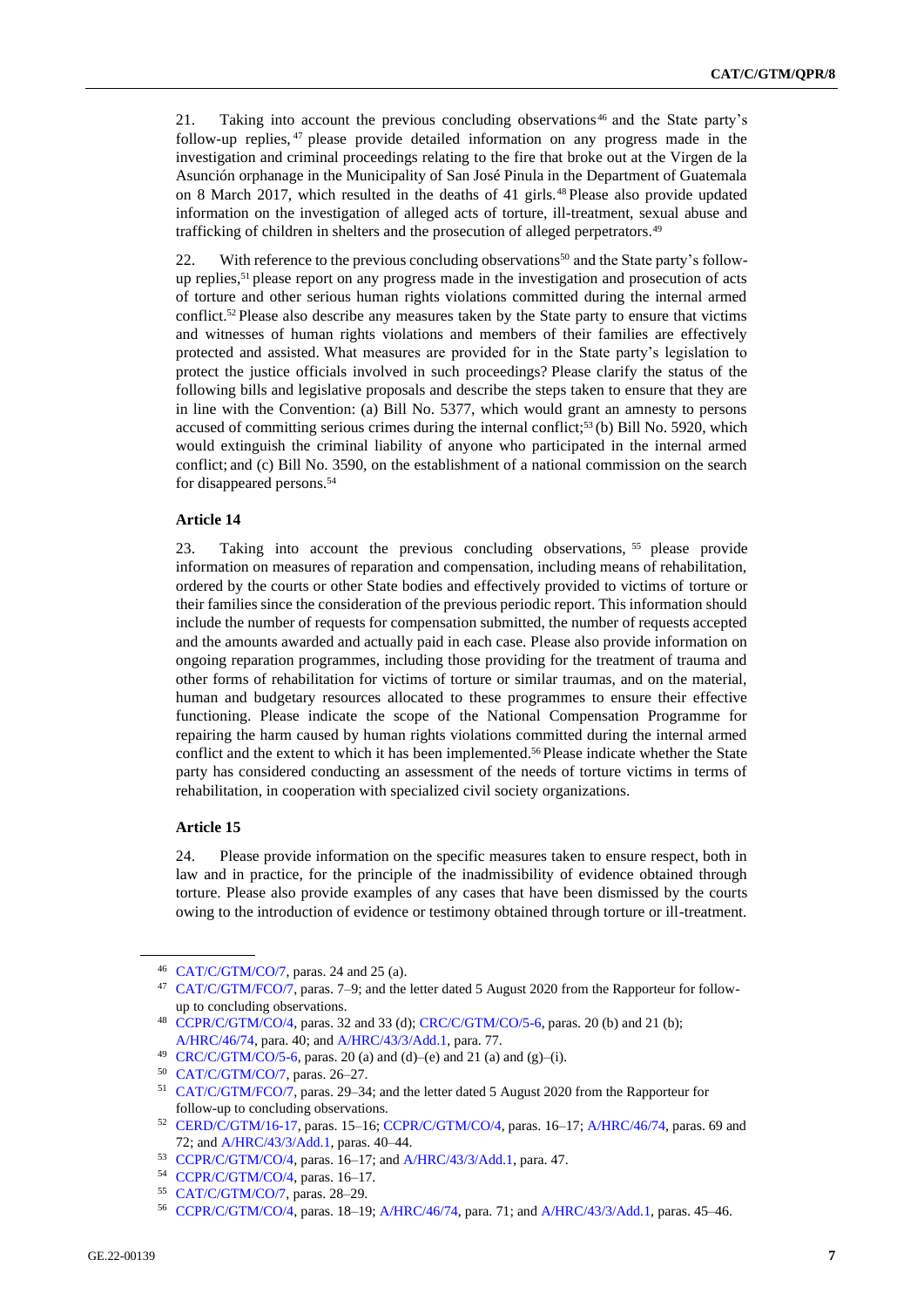25. Please provide updated information on the measures taken to ensure that private security firms are registered, as required by law, and that their activities are monitored.<sup>57</sup> Please provide statistical information on the number of lynchings reported during the period under review, disaggregated by the sex, age and ethnic origin or nationality of the victims.<sup>58</sup> Please also provide information on the measures in place to prevent lynching and on the investigation and prosecution of such cases.

26. Please describe the measures taken to prevent and punish attacks, threats and acts of intimidation committed against judges, prosecutors and lawyers.<sup>59</sup> In light of the previous concluding observations,<sup>60</sup> please provide information on the measures taken to ensure the safety and physical integrity of journalists, trade unionists and human rights defenders, including members of indigenous organizations and land rights defenders, by protecting them against any acts of intimidation or violence that they may face in the course of their activities.<sup>61</sup> How many complaints of acts of violence and intimidation committed against journalists, trade unionists and human rights defenders were recorded during the period under review? Please provide detailed information on the outcomes of the investigations and criminal proceedings relating to these complaints and the penalties imposed on the perpetrators of attacks, acts of intimidation and other offences committed against journalists, trade unionists and human rights defenders. Has the State party evaluated the effectiveness of the Protocol for the Implementation of Immediate and Preventive Security Measures for Human Rights Activists, the Protocol for the Investigation of Crimes Committed against Human Rights Defenders and the Unit for the Analysis of Attacks on Human Rights Defenders?<sup>62</sup> Please provide information on the human, financial and material resources allocated to ensure the effective implementation of these protocols.

27. Taking into account the previous concluding observations, <sup>63</sup> please describe any specific measures taken by the State party to combat violence against individuals based on their actual or perceived sexual orientation or gender identity.<sup>64</sup> In particular, please provide statistical data, disaggregated by the age, sex and ethnic origin or nationality of the victims, on complaints, investigations, prosecutions and convictions in cases of hate crimes committed against lesbian, gay, bisexual, transgender and intersex persons. Please also describe the measures taken to combat the spread of "conversion therapies".<sup>65</sup>

28. Please describe the steps taken by the State party to prohibit the corporal punishment of minors in all settings.<sup>66</sup>

29. Please provide information on the steps taken to decriminalize and eliminate all punitive measures related to the voluntary termination of pregnancy in cases of rape, incest and severe fetal impairment.

#### **Other issues**

30. Please indicate whether the State party has reconsidered its position regarding the possibility of abolishing the death penalty in all circumstances.<sup>67</sup> Please clarify the status of Bill No. 5001, which would provide for the abolition of the death penalty, and Bill No. 5714,

<sup>57</sup> [CCPR/C/GTM/CO/4,](http://undocs.org/en/CCPR/C/GTM/CO/4) paras. 24–25.

<sup>58</sup> Ibid., paras. 22–23.

<sup>59</sup> [A/HRC/46/74,](http://undocs.org/en/A/HRC/46/74) paras. 65–68; [A/HRC/43/3/Add.1,](http://undocs.org/en/A/HRC/43/3/Add.1) paras. 33–39; and Office of the United Nations High Commissioner for Human Rights, "Guatemala: Top judges face threats, must be protected – expert", 1 July 2021.

<sup>60</sup> [CAT/C/GTM/CO/7,](http://undocs.org/en/CAT/C/GTM/CO/7) paras. 38–39.

<sup>61</sup> [CERD/C/GTM/16-17,](http://undocs.org/en/CERD/C/GTM/16-17) paras. 27–28; [CCPR/C/GTM/CO/4,](http://undocs.org/en/CCPR/C/GTM/CO/4) paras. 36–37[; A/HRC/46/74,](http://undocs.org/en/A/HRC/46/74) paras. 76–78 and 80–90; and [A/HRC/43/3/Add.1,](http://undocs.org/en/A/HRC/43/3/Add.1) paras. 17–28.

<sup>62</sup> [A/HRC/46/74,](http://undocs.org/en/A/HRC/46/74) para. 83.

<sup>63</sup> [CAT/C/GTM/CO/7,](http://undocs.org/en/CAT/C/GTM/CO/7) paras. 40–41.

<sup>64</sup> [CCPR/C/GTM/CO/4,](http://undocs.org/en/CCPR/C/GTM/CO/4) paras. 6–7[; A/HRC/46/74,](http://undocs.org/en/A/HRC/46/74) paras. 48–49, 77 and 80; an[d A/HRC/43/3/Add.1,](http://undocs.org/en/A/HRC/43/3/Add.1)  paras. 82 and 84.

<sup>65</sup> [A/HRC/46/74,](http://undocs.org/en/A/HRC/46/74) para. 49.

<sup>66</sup> [CCPR/C/GTM/CO/4,](http://undocs.org/en/CCPR/C/GTM/CO/4) para. 23.

<sup>67</sup> Ibid., para. 3 (g).